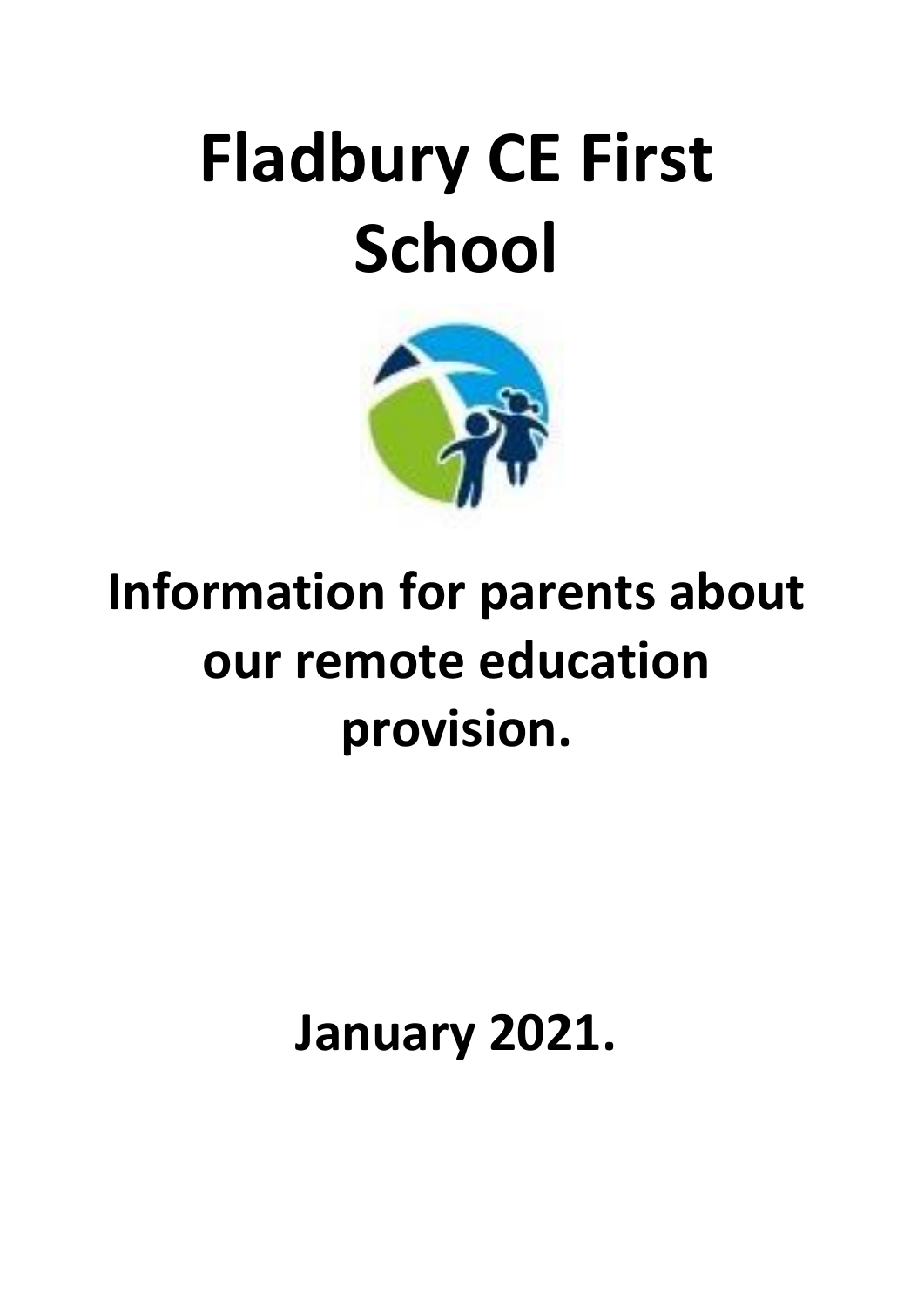# **Remote education provision: information for parents**

This information is intended to provide clarity and transparency to pupils and parents or carers about what to expect from remote education if local restrictions require entire cohorts (or bubbles) to remain at home.

For details of what to expect where individual pupils are self-isolating, please see the final section of this page.

### **The remote curriculum: what is taught to pupils at home**

A pupil's first day or two of being educated remotely might look different from our standard approach, while we take all necessary actions to prepare for a longer period of remote teaching.

#### **What should my child expect from immediate remote education in the first day or two of pupils being sent home?**

A two week pack of work has already been prepared, planned and photocopied ready for this eventuality. The pack should arrive by the end of Tuesday evening ready for **all**  learning to begin on Wednesday morning at 9am

#### **Following the first few days of remote education, will my child be taught broadly the same curriculum as they would if they were in school?**

We will aim to teach the same curriculum remotely as we do in school wherever possible and appropriate. However, we have needed to make some adaptations in some subjects. For example, where lessons would normally be very teacher led, an alternative that relies less on direct teacher input will be provided. Teachers will provide videos of themselves and/or their instructions as much as possible and where it is necessary for a child to access the learning.

KS1 staff will use Tapestry to start a sequence of learning or to introduce the learning for the day/week and KS2 staff will use Google Classroom where it is appropriate and possible to do so.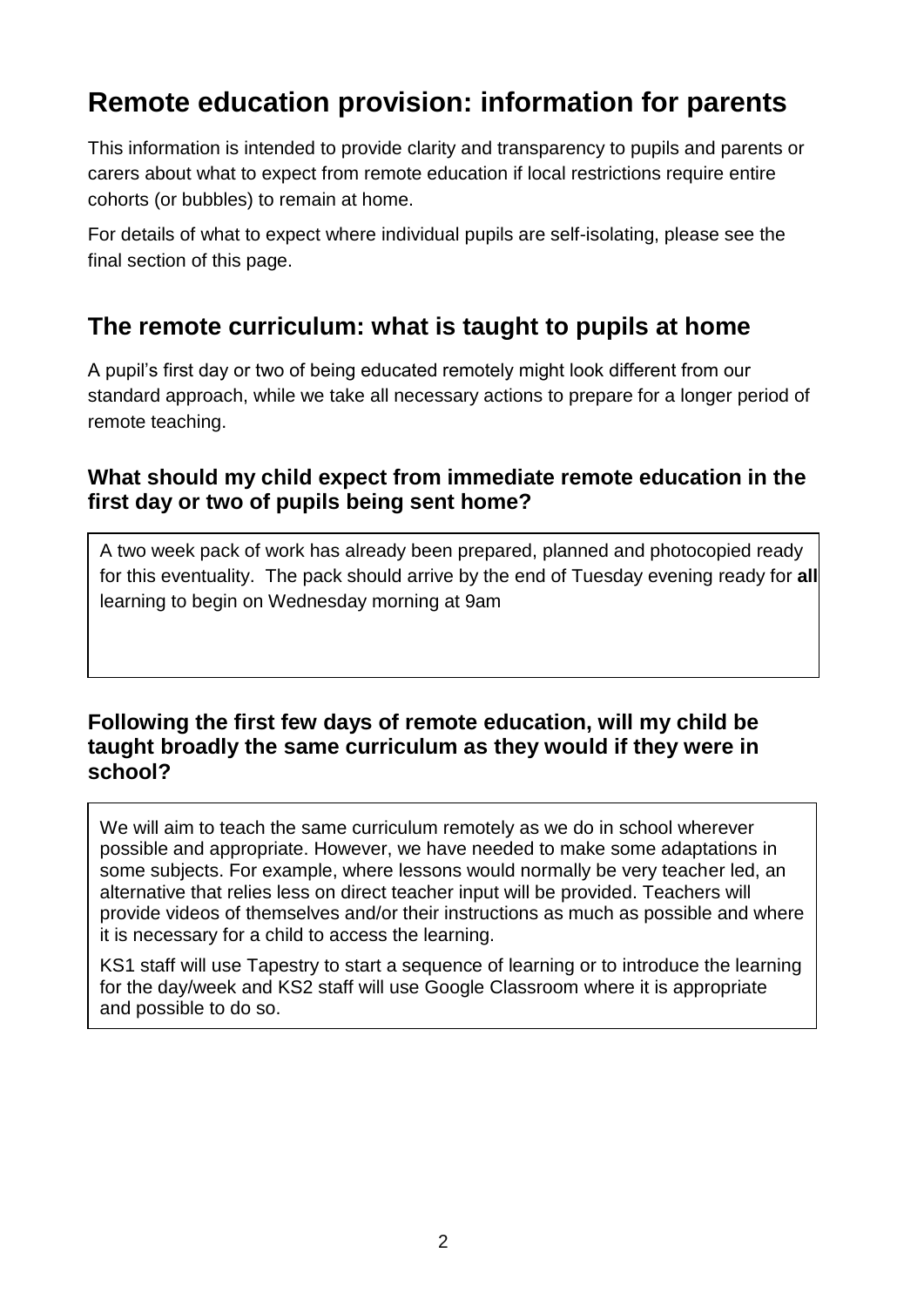# **Remote teaching and study time each day**

#### **How long can I expect work set by the school to take my child each day?**

We expect that remote education (including remote teaching and independent work) will take pupils broadly the following number of hours each day:

| Pre School and Reception Class | 3 hours per day in short periods. |
|--------------------------------|-----------------------------------|
| Years 1 and 2                  | 3 hours per day                   |
| Years 3 and 4                  | Up to 4 hours per day             |

We are very aware that children respond differently and that the timetable for this learning will look very different for different families. This is a guideline only and families who are concerned about this must get in touch with their class teachers who will be happy to advise. These hours can be arranged across the day as suits your child and circumstances.

# **Accessing remote education**

#### **How will my child access any online remote education you are providing?**

We will share remote learning with KS2 children via Google Classroom and EYFS/KS1 children via Tapestry. For those families who experience technical difficulties we will provide paper copies until the issues can be resolved.

#### **If my child does not have digital or online access at home, how will you support them to access remote education?**

We recognise that some pupils may not have suitable online access at home. Wetake the following approaches to support those pupils to access remote education: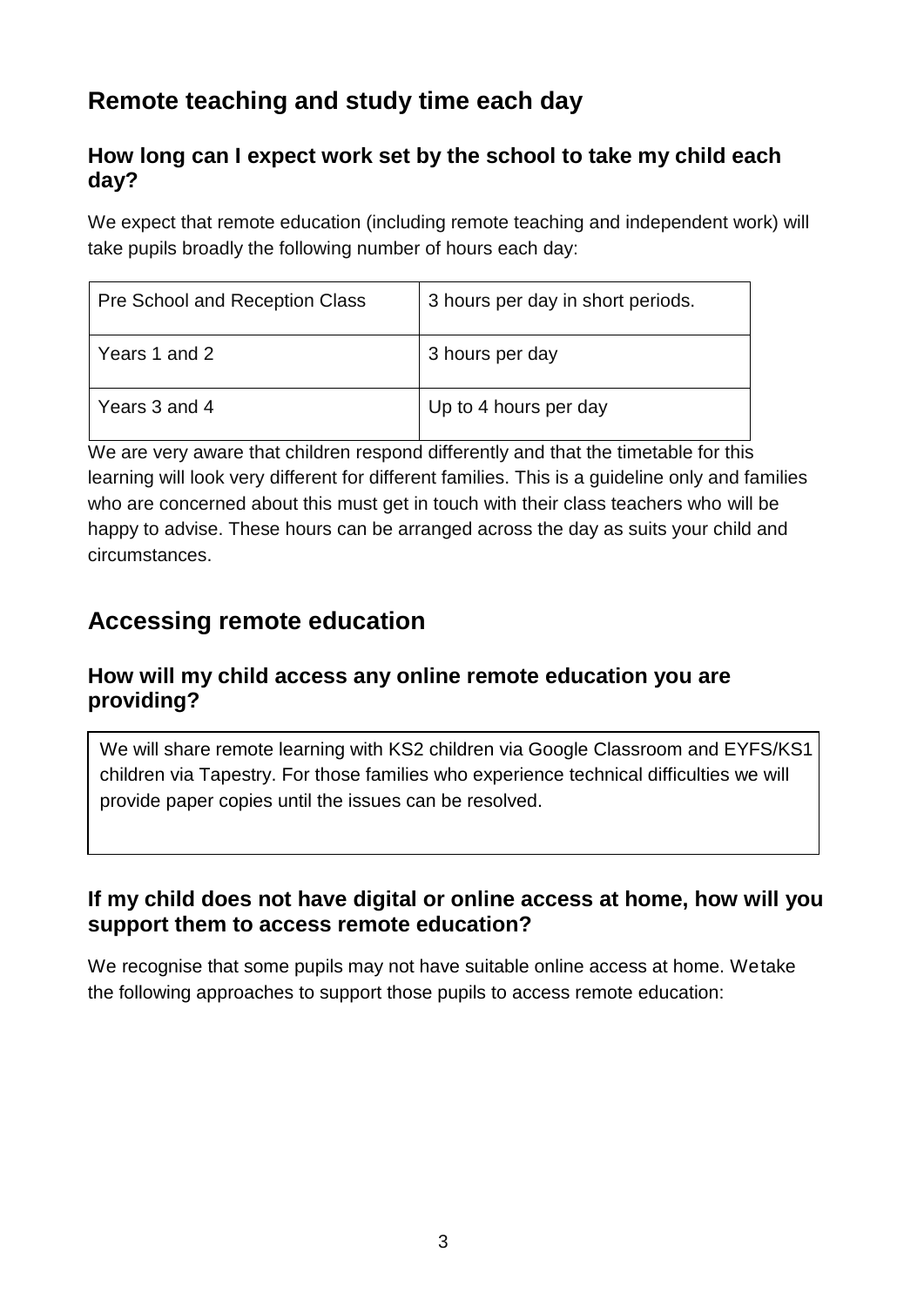- We can access a very limited stock of laptops/tablets (3, provided by the Government) and will ask families to declare if they have potential issues with the number of devices available at home and access to the internet. Those who let us know will be provided with such technical support at the point it is required.
- For children who cannot access online learning through Google Classroom or Tapestry we will provide paper based activities and ask photos of work are up loaded or sent via the class email address. Feedback may be given by phonecall directly to the child.
- Any family experiencing difficulties with remote learning, of any kind, must contact the school office or their teacher via the class email address immediately.
- Staff will be vigilant and quickly identify individual children not engaging with the learning. Concerns will be addressed by phone = with the relevant family. Or with the Designated Safeguarding Lead if necessary.

#### **How will my child be taught remotely?**

We use a combination of the following approaches to teach pupils remotely:

- recorded teaching (e.g. video/audio recordings made by teachers)
- Use of available resources (including videos) from providers such as Classroom Secrets, White Rose, Education City, Phonics Play
- Links may be made to commercially available websites supporting the teaching of specific subjects or areas, including video clips or sequences, such as BBC Bitesize and Oak Academy if appropriate to do so.
- printed paper packs produced by teachers (e.g. workbooks, worksheets) where appropriate

The work will include One maths, one English and at least one other lesson planned per day. Other activities may include topic, reading, mental maths, SPaG, RE, PSHE, physical and e-safety activities. Other tasks will be available that enable children to have more tasks if they need/want them.

Lessons will be set every day and delivered via Google Classroom/Tapestry by 9am the following day.

There will be an overview sheet that gives a suggested timetable for these lessons. There may additionally be a video that introduces the weeks work.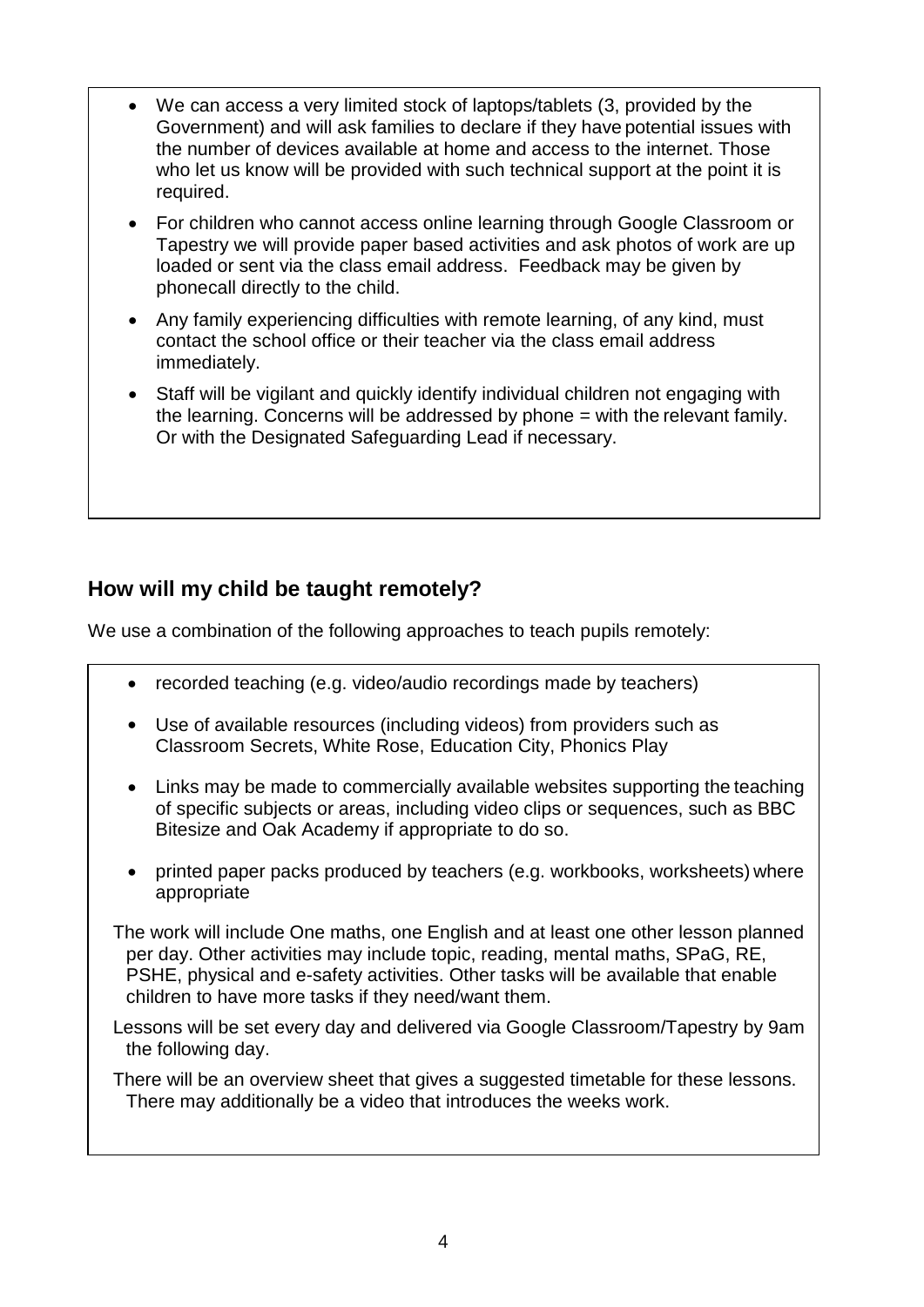## **Engagement and feedback**

#### **What are your expectations for my child's engagement and the support that we as parents and carers should provide at home?**

- We expect pupils to fully engage with the remote education provided to them. If this is a challenge for a family they must contact their teacher via the class email address or the school office as soon as possible.
- We expect that parents will be fully supportive of their child working at home but recognise that circumstances may present a barrier to this. We willexpect parents to let school know if this is the case for them.
- Teachers will be available via class email to support families to timetable their day etc, if required.
- Staff will aim to provide a variety of tasks that will need varying amounts of adult support. Much of the work will be designed for independent learning and should need less support, however it is inevitable that parents will need to support their children with their learning, as staff would at school.

#### **How will you check whether my child is engaging with their work and how will I be informed if there are concerns?**

- Staff will check daily that children are engaging, on Tapestry/Google Classroom.
- If a child is not engaging then their teacher will contact the family directly via email or phone to ascertain any issues and find a solution as quickly as possible.
- Regular (at least weekly) face to face opportunities between teachers/TAs and children (in groups or as individuals) will ensure that children are encouraged to participate. Welfare checks are the main focus of this and will begin in the first instance via phone call.

#### **How will you assess my child's work and progress?**

Feedback can take many forms and may not always mean extensive written comments for individual children. For example, whole-class feedback or quizzes marked automatically via digital platforms are also valid and effective methods, amongst many others. Our approach to feeding back on pupil work is as follows: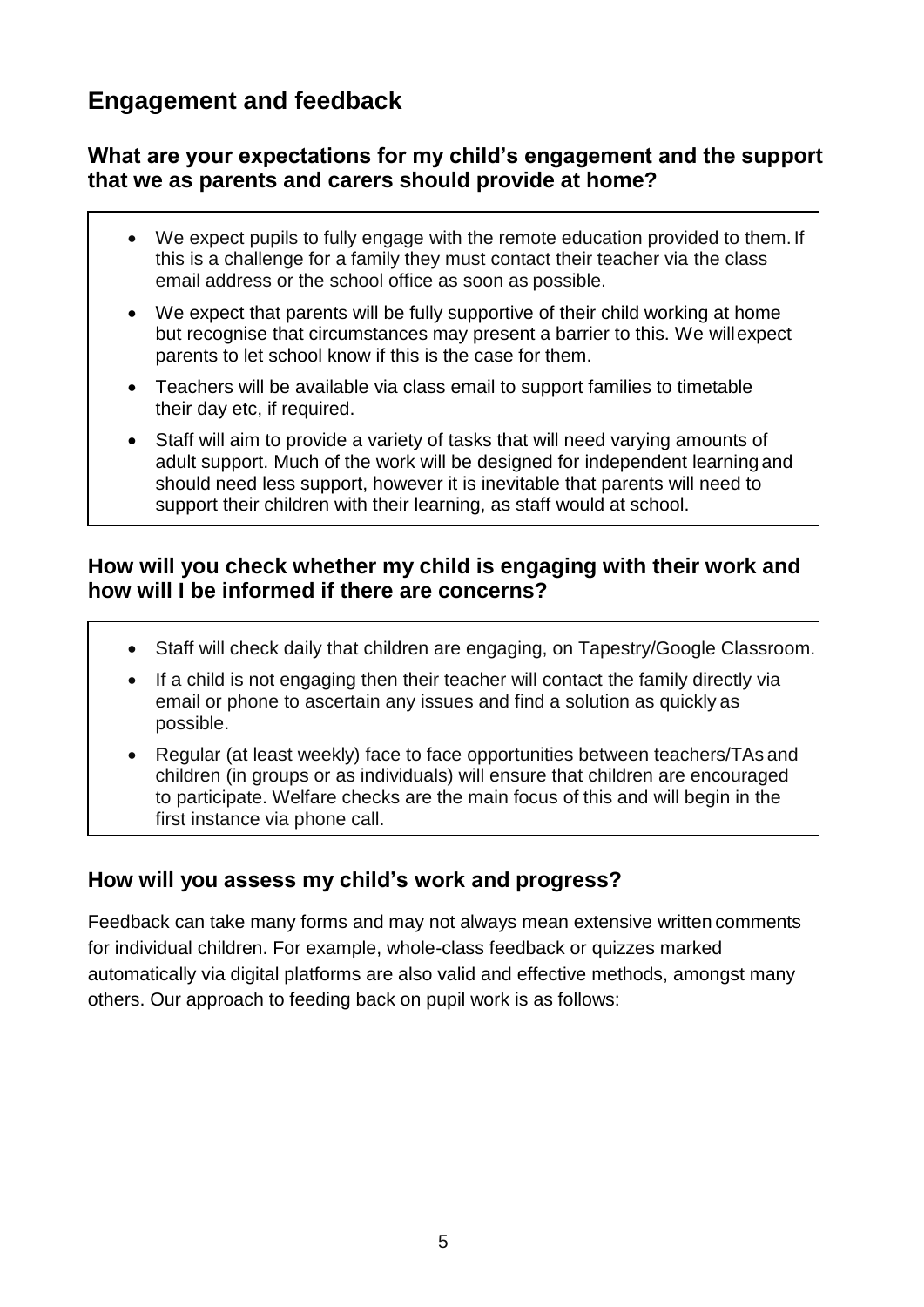- Pupils work must be uploaded or paper based work to be physically returned to school or photographed and uploaded
- Feedback will be personal, encouraging, moving learning on, relevant to task.
- Feedback will be provided regularly and as appropriate to the tasks set.
- Teachers will check in with the class daily (via Google Classroom and Tapestry) and respond as appropriate to individuals, groups or the whole class.
- Teachers will continually assess the children's work and any concerns will be addressed promptly as they would do normally.

# **Additional support for pupils with particular needs**

#### **How will you work with me to help my child who needs additional support from adults at home to access remote education?**

We recognise that some pupils, for example some pupils with special educational needs and disabilities (SEND), may not be able to access remote education without support from adults at home. We acknowledge the difficulties this may place on families, and we will work with parents and carers to support those pupils in the following ways:

- Work will be differentiated appropriately as it is normally.
- The level of support and additional instruction will be provided to those who need it.
- Staff will be available daily to support families who need it.
- Tasks may be set by the child's support assistant if appropriate and useful to do so.
- The staff associated with these individual children may have direct contact with the child via Google Classroom/Tapestry or email where appropriate.

# **Remote education for self-isolating pupils**

Where individual pupils need to self-isolate but the majority of their peer group remains in school, how remote education is provided will likely differ from the approach for whole groups. This is due to the challenges of teaching pupils both at home and in school.